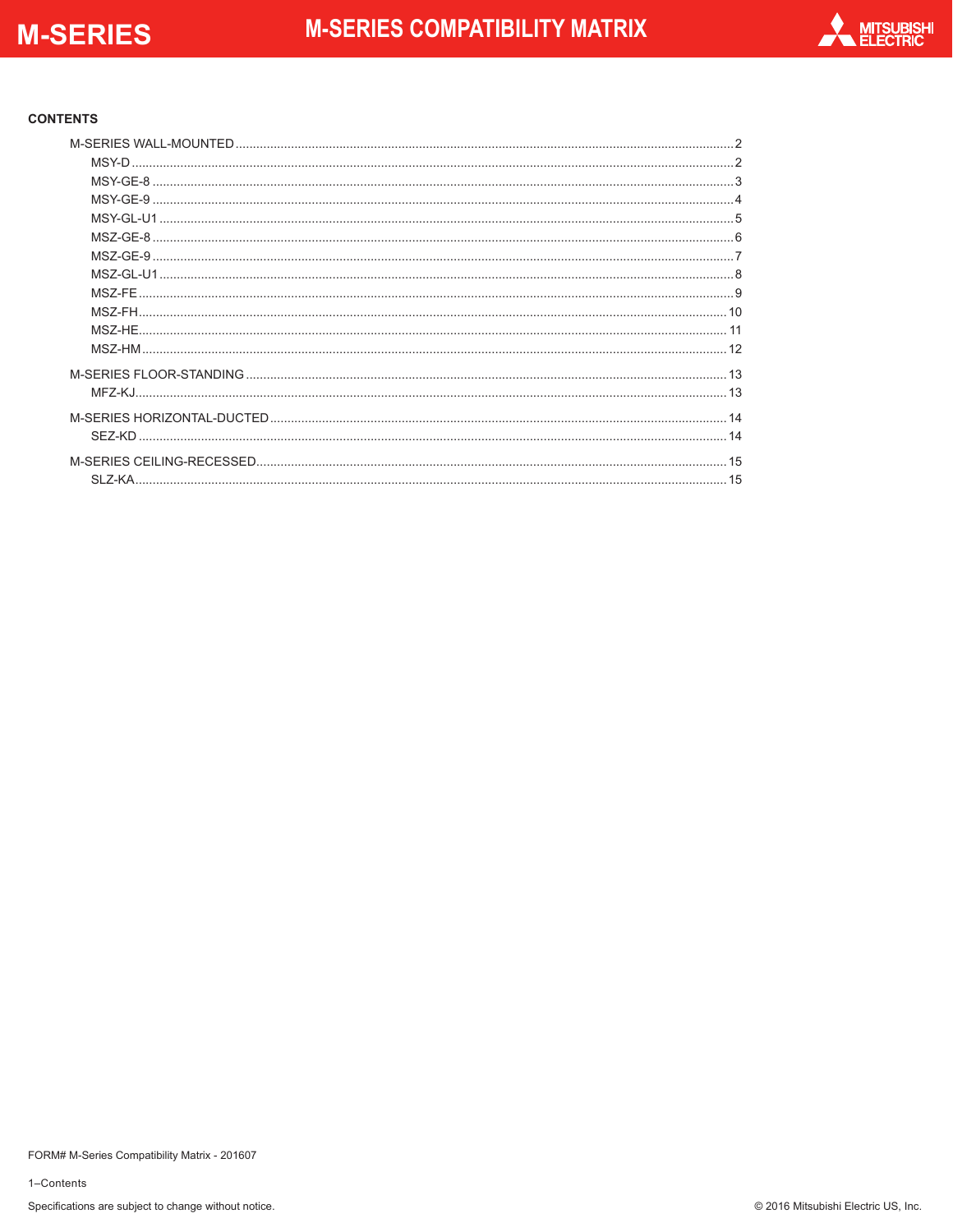<span id="page-1-0"></span>

|                       | <b>OUTDOOR UNIT</b> | <b>M-SERIES WALL-MOUNTED</b> |                  |  |  |  |
|-----------------------|---------------------|------------------------------|------------------|--|--|--|
|                       |                     | <b>MSY-D</b>                 |                  |  |  |  |
| <b>INDOOR</b><br>UNIT |                     | <b>MSY-D30NA</b>             | <b>MSY-D36NA</b> |  |  |  |
| MUY-D-                | <b>30NA</b>         |                              |                  |  |  |  |
|                       | <b>36NA</b>         |                              |                  |  |  |  |

Remarks:

○ Officially connectible.

FORM# M-Series Compatibility Matrix - 201607

2–M-SERIES WALL-MOUNTED - MSY-D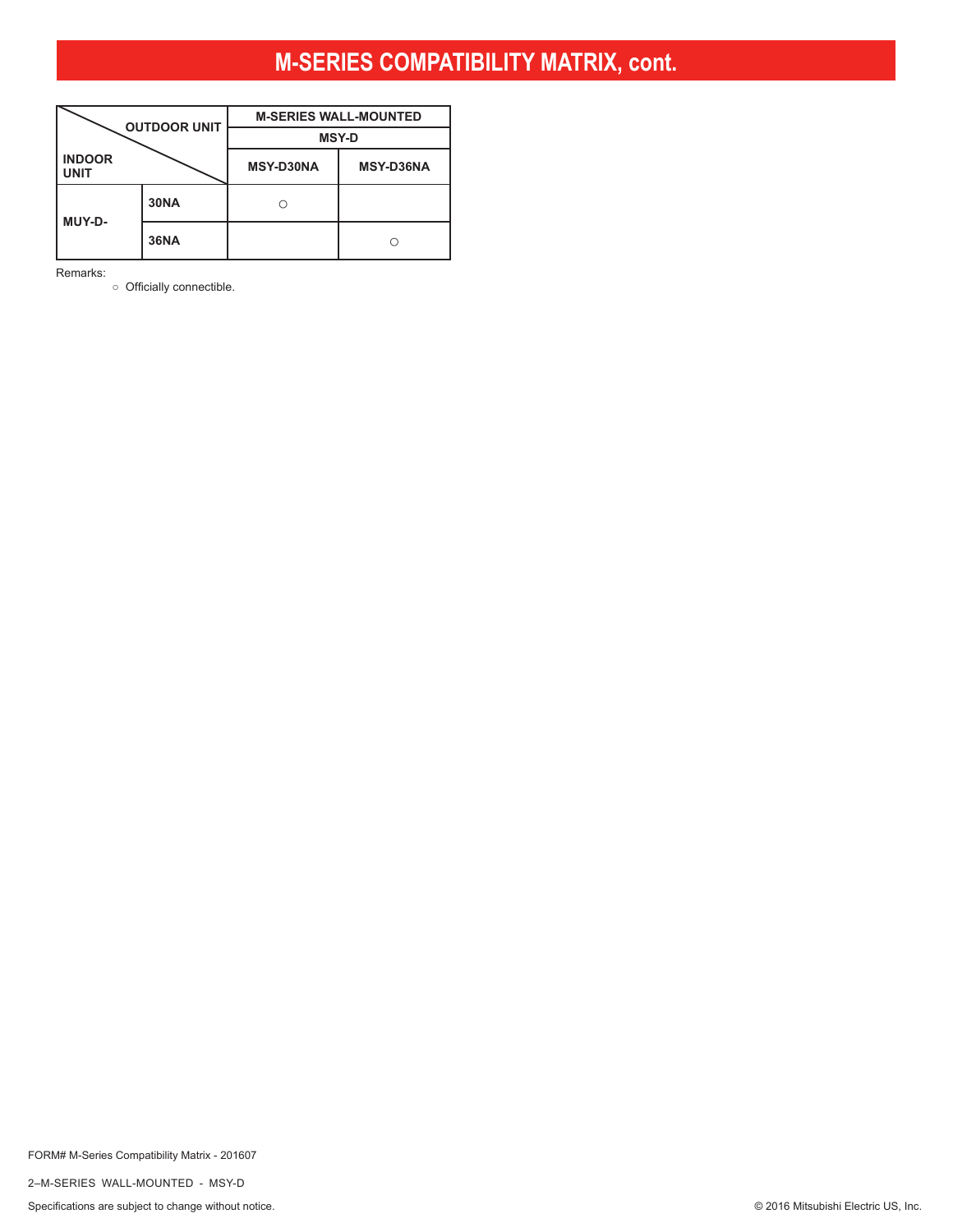<span id="page-2-0"></span>

|                              | <b>OUTDOOR UNIT</b> | <b>M-SERIES WALL-MOUNTED</b> |                     |              |              |              |                   |  |  |
|------------------------------|---------------------|------------------------------|---------------------|--------------|--------------|--------------|-------------------|--|--|
|                              |                     | MSY-GE-8                     |                     |              |              |              |                   |  |  |
| <b>INDOOR</b><br><b>UNIT</b> |                     | MSY-GE06NA-8                 | MSY-GE09NA-8        | MSY-GE12NA-8 | MSY-GE15NA-8 | MSY-GE18NA-8 | <b>MSY-GE24NA</b> |  |  |
|                              | <b>09NA</b>         |                              | $\bigcirc$          |              |              |              |                   |  |  |
|                              | 09NA2               |                              | $\circlearrowright$ |              |              |              |                   |  |  |
|                              | <b>12NA</b>         |                              |                     | $\bigcirc$   |              |              |                   |  |  |
| <b>MUY-GE</b>                | <b>12NA2</b>        |                              |                     | $\bigcirc$   |              |              |                   |  |  |
|                              | 15NA                |                              |                     |              | $\bigcirc$   |              |                   |  |  |
|                              | <b>15NA2</b>        |                              |                     |              | $\bigcirc$   |              |                   |  |  |
|                              | <b>18NA</b>         |                              |                     |              |              | $\bigcirc$   |                   |  |  |
|                              | <b>24NA</b>         |                              |                     |              |              |              | $\bigcirc$        |  |  |

Remarks:

○ Officially connectible.

FORM# M-Series Compatibility Matrix - 201607

3–M-SERIES WALL-MOUNTED - MSY-GE-8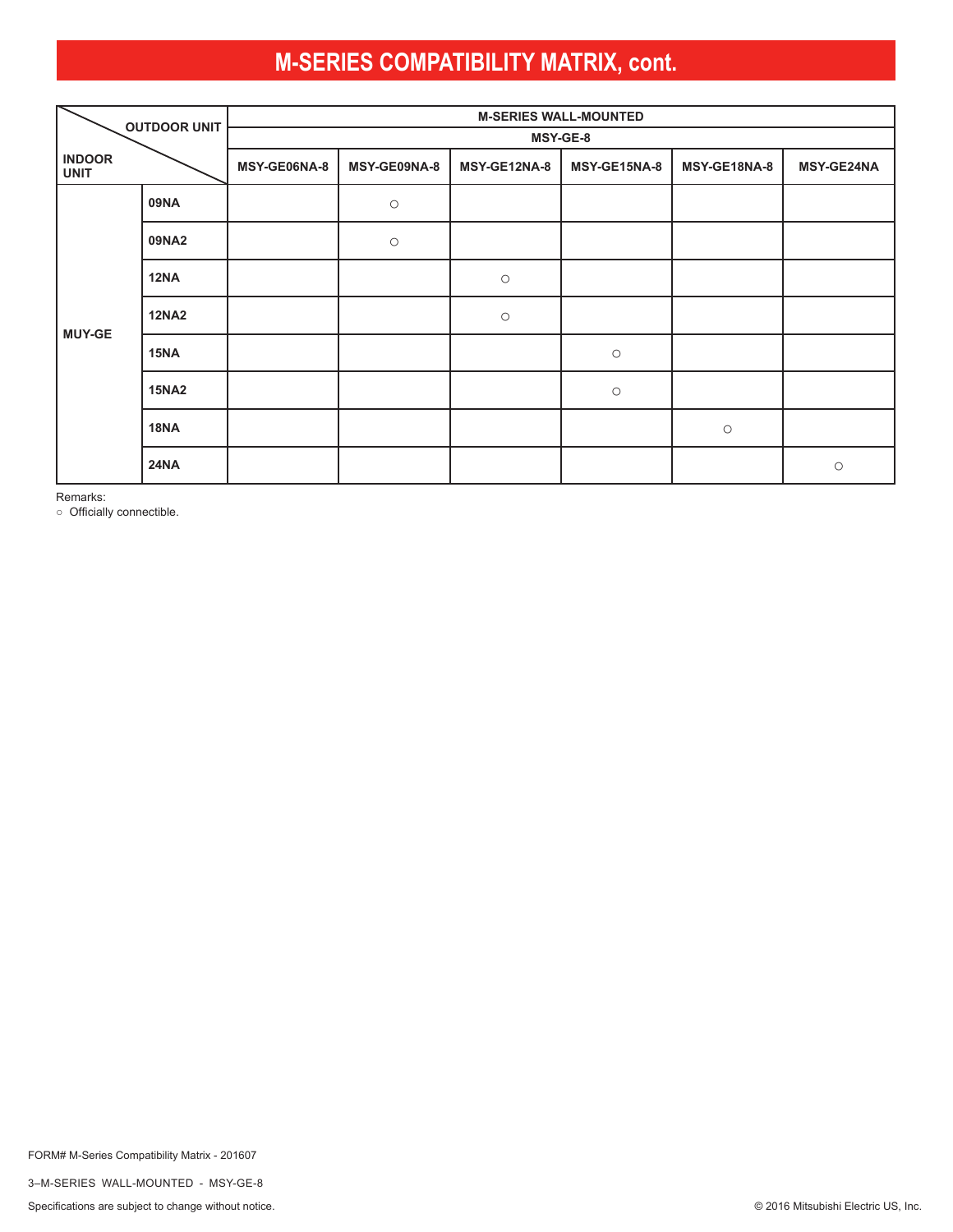<span id="page-3-0"></span>

| <b>OUTDOOR UNIT</b>          |              | <b>M-SERIES WALL-MOUNTED</b> |              |              |                     |            |  |  |  |  |
|------------------------------|--------------|------------------------------|--------------|--------------|---------------------|------------|--|--|--|--|
|                              |              |                              | MSY-GE-9     |              |                     |            |  |  |  |  |
| <b>INDOOR</b><br><b>UNIT</b> |              | MSY-GE09NA-9                 | MSY-GE12NA-9 | MSY-GE15NA-9 | MSY-GE18NA-9        | MSY-GE24NA |  |  |  |  |
|                              | <b>09NA</b>  | $\circ$                      |              |              |                     |            |  |  |  |  |
| <b>MUY-GE</b>                | 09NA2        | $\circlearrowright$          |              |              |                     |            |  |  |  |  |
|                              | <b>12NA</b>  |                              | $\bigcirc$   |              |                     |            |  |  |  |  |
|                              | <b>12NA2</b> |                              | $\bigcirc$   |              |                     |            |  |  |  |  |
|                              | 15NA         |                              |              | $\bigcirc$   |                     |            |  |  |  |  |
|                              | <b>15NA2</b> |                              |              | $\bigcirc$   |                     |            |  |  |  |  |
|                              | <b>18NA</b>  |                              |              |              | $\circlearrowright$ |            |  |  |  |  |
|                              | <b>24NA</b>  |                              |              |              |                     | $\bigcirc$ |  |  |  |  |
|                              | <b>09NA</b>  |                              |              |              |                     |            |  |  |  |  |
|                              | <b>12NA</b>  |                              |              |              |                     |            |  |  |  |  |
| <b>MUY-GL</b>                | 15NA         |                              |              |              |                     |            |  |  |  |  |
|                              | <b>18NA</b>  |                              |              |              |                     |            |  |  |  |  |
|                              | <b>24NA</b>  |                              |              |              |                     |            |  |  |  |  |

Remarks:

○ Officially connectible.

4–M-SERIES WALL-MOUNTED - MSY-GE-9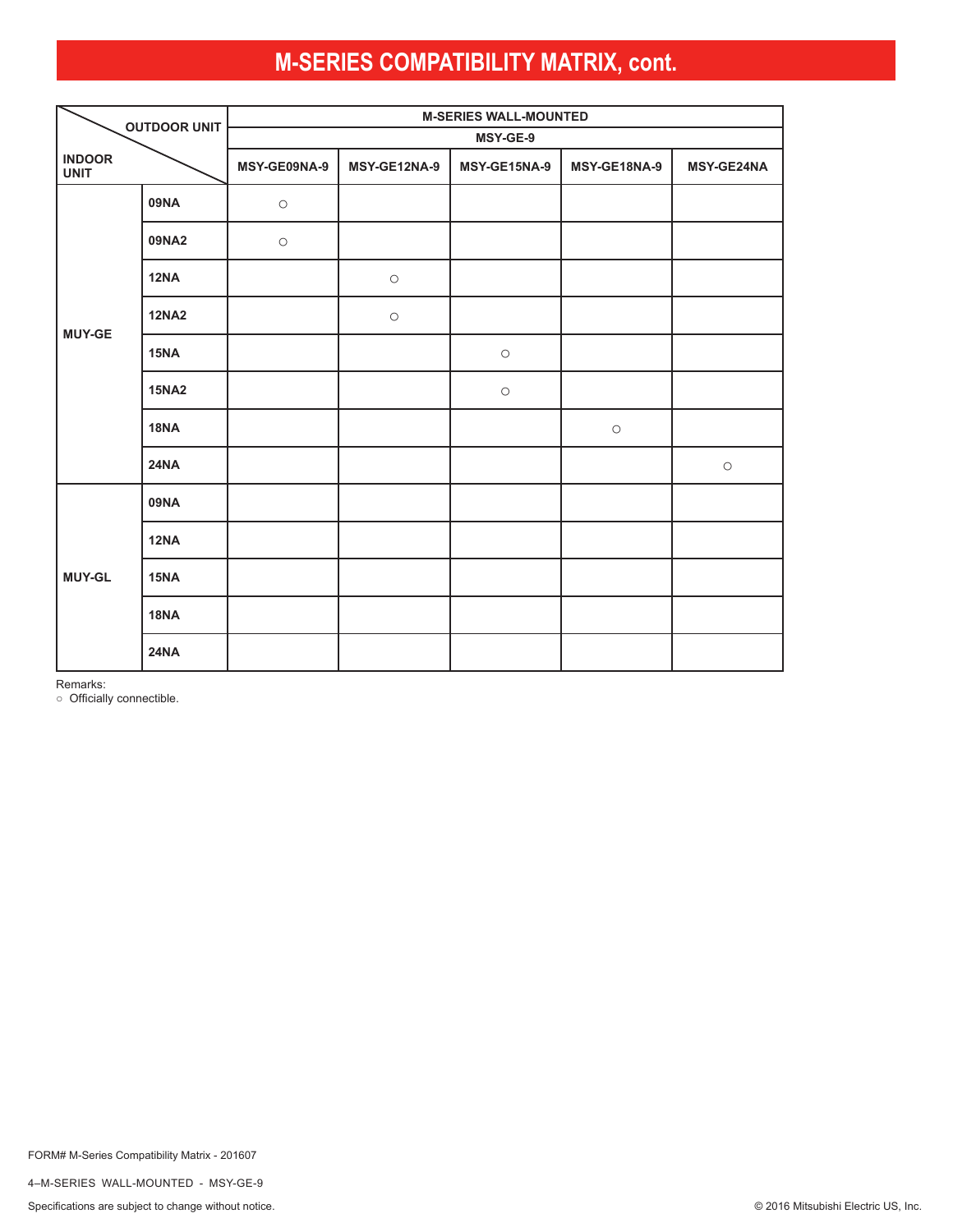<span id="page-4-0"></span>

| <b>OUTDOOR UNIT</b>          |              | <b>M-SERIES WALL-MOUNTED</b> |                   |                   |                   |                   |                   |  |  |
|------------------------------|--------------|------------------------------|-------------------|-------------------|-------------------|-------------------|-------------------|--|--|
|                              |              | MSY-GL-U1                    |                   |                   |                   |                   |                   |  |  |
| <b>INDOOR</b><br><b>UNIT</b> |              | MSY-GL06NA-<br>U1            | MSY-GL09NA-<br>U1 | MSY-GL12NA-<br>U1 | MSY-GL15NA-<br>U1 | MSY-GL18NA-<br>U1 | MSY-GL24NA-<br>U1 |  |  |
|                              | 09NA         |                              |                   |                   |                   |                   |                   |  |  |
|                              | 09NA2        |                              |                   |                   |                   |                   |                   |  |  |
|                              | 12NA         |                              |                   |                   |                   |                   |                   |  |  |
| MUY-GE-                      | <b>12NA2</b> |                              |                   |                   |                   |                   |                   |  |  |
|                              | 15NA         |                              |                   |                   |                   |                   |                   |  |  |
|                              | <b>15NA2</b> |                              |                   |                   |                   |                   |                   |  |  |
|                              | <b>18NA</b>  |                              |                   |                   |                   |                   |                   |  |  |
|                              | <b>24NA</b>  |                              |                   |                   |                   |                   |                   |  |  |
|                              | 09NA         |                              | $\bigcirc$        |                   |                   |                   |                   |  |  |
|                              | <b>12NA</b>  |                              |                   | $\bigcirc$        |                   |                   |                   |  |  |
| MUY-GL-                      | 15NA         |                              |                   |                   | $\bigcirc$        |                   |                   |  |  |
|                              | <b>18NA</b>  |                              |                   |                   |                   | $\bigcirc$        |                   |  |  |
|                              | <b>24NA</b>  |                              |                   |                   |                   |                   | $\bigcirc$        |  |  |

Remarks:

○ Officially connectible.

5–M-SERIES WALL-MOUNTED - MSY-GL-U1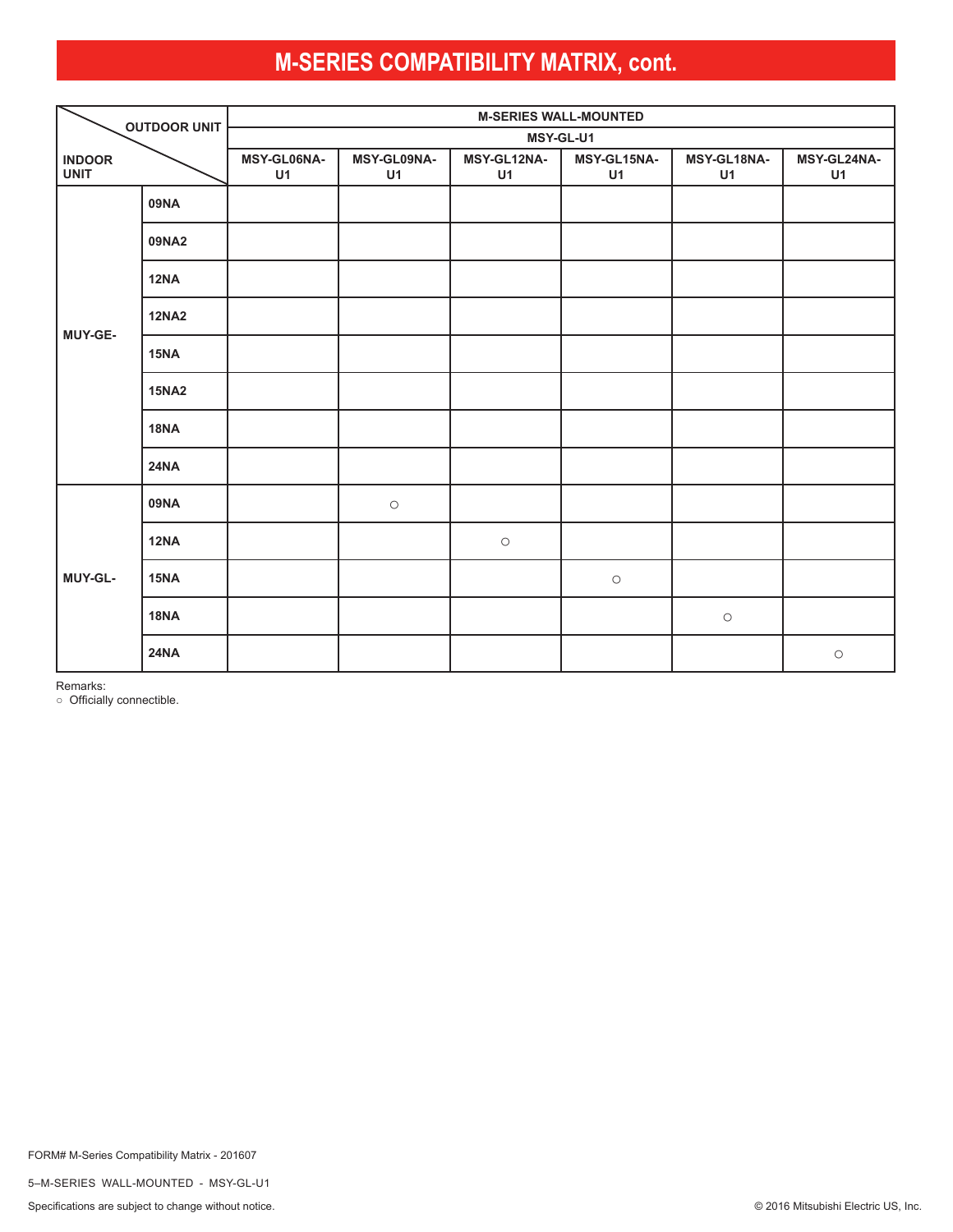<span id="page-5-0"></span>

|                              | <b>OUTDOOR UNIT</b> |              | <b>M-SERIES WALL-MOUNTED</b> |              |              |              |                   |  |  |  |
|------------------------------|---------------------|--------------|------------------------------|--------------|--------------|--------------|-------------------|--|--|--|
|                              |                     | MSZ-GE-8     |                              |              |              |              |                   |  |  |  |
| <b>INDOOR</b><br><b>UNIT</b> |                     | MSZ-GE06NA-8 | MSZ-GE09NA-8                 | MSZ-GE12NA-8 | MSZ-GE15NA-8 | MSZ-GE18NA-8 | <b>MSZ-GE24NA</b> |  |  |  |
|                              | <b>09NA</b>         |              | $\bigcirc$                   |              |              |              |                   |  |  |  |
|                              | 09NA2               |              | $\bigcirc$                   |              |              |              |                   |  |  |  |
|                              | <b>12NA</b>         |              |                              | $\bigcirc$   |              |              |                   |  |  |  |
| <b>MUZ-GE</b>                | <b>12NA2</b>        |              |                              | $\bigcirc$   |              |              |                   |  |  |  |
|                              | <b>15NA</b>         |              |                              |              | $\bigcirc$   |              |                   |  |  |  |
|                              | <b>15NA2</b>        |              |                              |              | $\bigcirc$   |              |                   |  |  |  |
|                              | <b>18NA</b>         |              |                              |              |              | $\bigcirc$   |                   |  |  |  |
|                              | <b>24NA</b>         |              |                              |              |              |              | $\bigcirc$        |  |  |  |

Remarks:

○ Officially connectible.

FORM# M-Series Compatibility Matrix - 201607

6–M-SERIES WALL-MOUNTED - MSZ-GE-8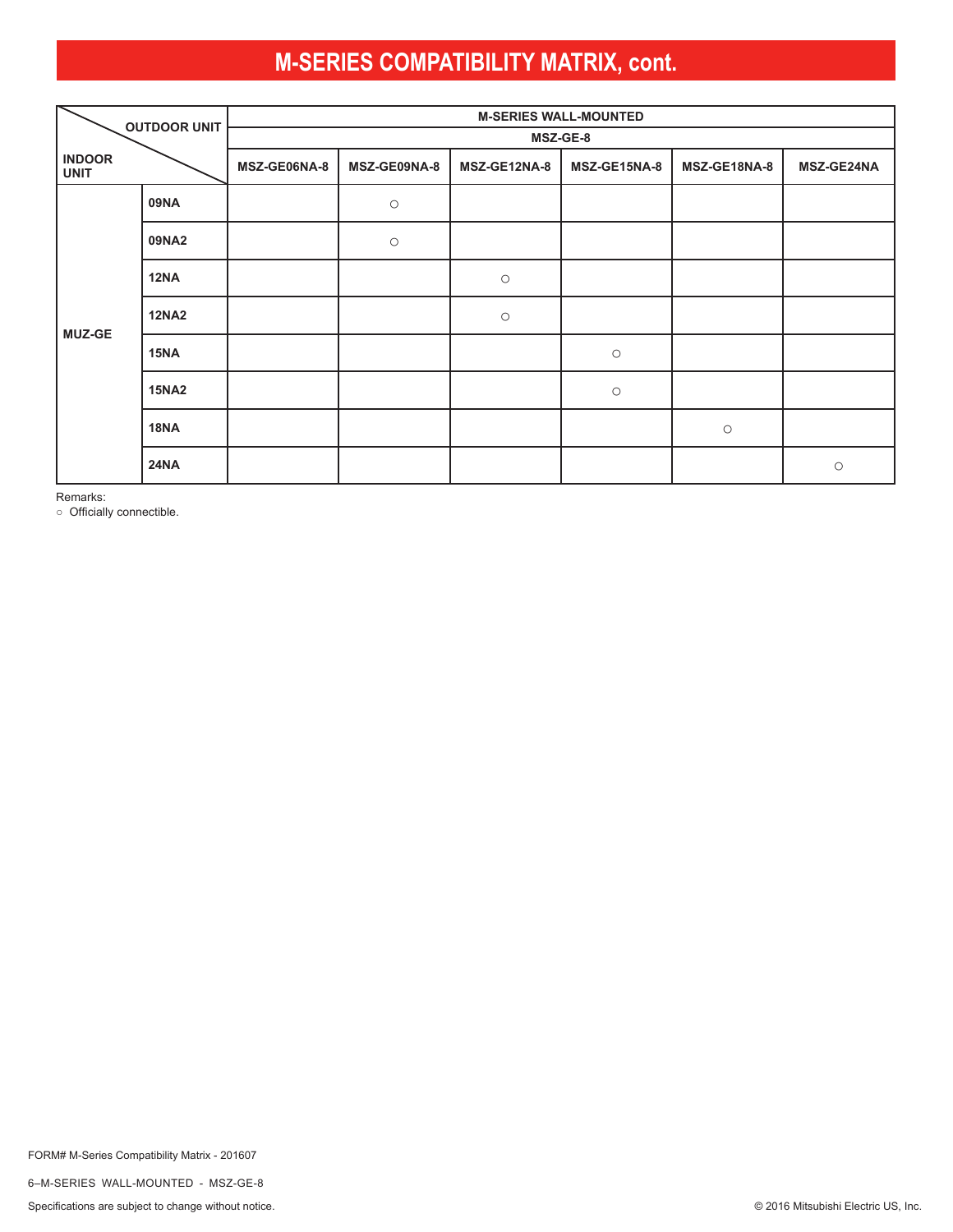<span id="page-6-0"></span>

| <b>OUTDOOR UNIT</b>          |              | <b>M-SERIES WALL-MOUNTED</b> |              |              |              |              |            |  |  |
|------------------------------|--------------|------------------------------|--------------|--------------|--------------|--------------|------------|--|--|
|                              |              | MSZ-GE-9                     |              |              |              |              |            |  |  |
| <b>INDOOR</b><br><b>UNIT</b> |              | MSZ-GE06NA-9                 | MSZ-GE09NA-9 | MSZ-GE12NA-9 | MSZ-GE15NA-9 | MSZ-GE18NA-9 | MSZ-GE24NA |  |  |
|                              | 09NA         |                              | $\bigcirc$   |              |              |              |            |  |  |
|                              | 09NA2        |                              | $\bigcirc$   |              |              |              |            |  |  |
|                              | <b>12NA</b>  |                              |              | $\bigcirc$   |              |              |            |  |  |
| MUZ-GE-                      | <b>12NA2</b> |                              |              | $\bigcirc$   |              |              |            |  |  |
|                              | 15NA         |                              |              |              | $\bigcirc$   |              |            |  |  |
|                              | <b>15NA2</b> |                              |              |              | $\bigcirc$   |              |            |  |  |
|                              | <b>18NA</b>  |                              |              |              |              | $\bigcirc$   |            |  |  |
|                              | <b>24NA</b>  |                              |              |              |              |              | $\bigcirc$ |  |  |
|                              | <b>09NA</b>  |                              |              |              |              |              |            |  |  |
|                              | <b>12NA</b>  |                              |              |              |              |              |            |  |  |
| <b>MUZ-GL</b>                | 15NA         |                              |              |              |              |              |            |  |  |
|                              | <b>18NA</b>  |                              |              |              |              |              |            |  |  |
|                              | <b>24NA</b>  |                              |              |              |              |              |            |  |  |

Remarks:

○ Officially connectible.

7–M-SERIES WALL-MOUNTED - MSZ-GE-9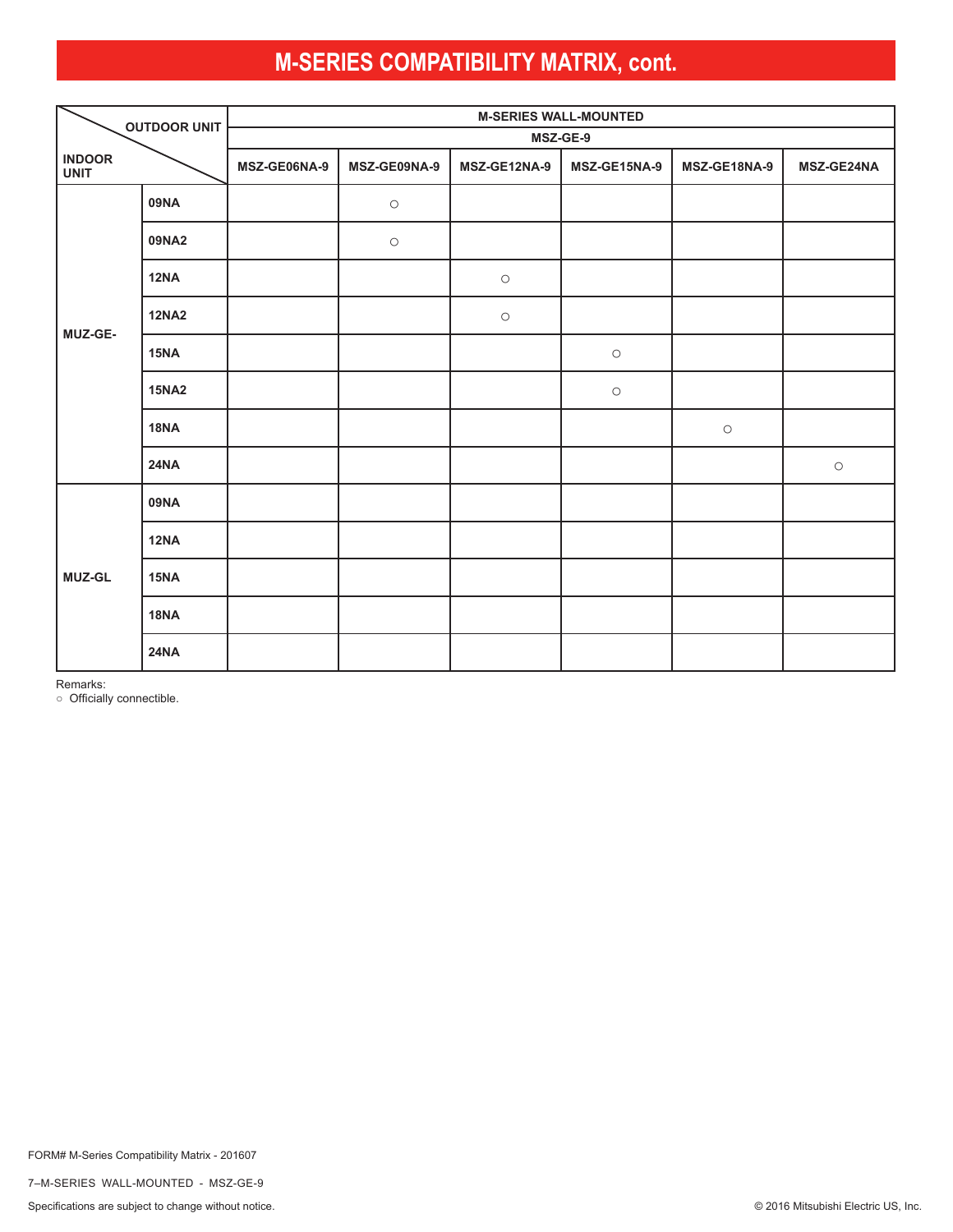<span id="page-7-0"></span>

| <b>OUTDOOR UNIT</b>          |              | <b>M-SERIES WALL-MOUNTED</b> |                   |                   |                     |                     |                   |  |  |
|------------------------------|--------------|------------------------------|-------------------|-------------------|---------------------|---------------------|-------------------|--|--|
|                              |              | MSZ-GL-U1                    |                   |                   |                     |                     |                   |  |  |
| <b>INDOOR</b><br><b>UNIT</b> |              | MSZ-GL06NA-<br>U1            | MSZ-GL09NA-<br>U1 | MSZ-GL12NA-<br>U1 | MSZ-GL15NA-<br>U1   | MSZ-GL18NA-<br>U1   | MSZ-GL24NA-<br>U1 |  |  |
|                              | 09NA         |                              |                   |                   |                     |                     |                   |  |  |
|                              | 09NA2        |                              |                   |                   |                     |                     |                   |  |  |
|                              | 12NA         |                              |                   |                   |                     |                     |                   |  |  |
| MUZ-GE-                      | <b>12NA2</b> |                              |                   |                   |                     |                     |                   |  |  |
|                              | 15NA         |                              |                   |                   |                     |                     |                   |  |  |
|                              | <b>15NA2</b> |                              |                   |                   |                     |                     |                   |  |  |
|                              | <b>18NA</b>  |                              |                   |                   |                     |                     |                   |  |  |
|                              | <b>24NA</b>  |                              |                   |                   |                     |                     |                   |  |  |
|                              | <b>09NA</b>  |                              | $\bigcirc$        |                   |                     |                     |                   |  |  |
|                              | <b>12NA</b>  |                              |                   | $\bigcirc$        |                     |                     |                   |  |  |
| MUZ-GL-                      | 15NA         |                              |                   |                   | $\circlearrowright$ |                     |                   |  |  |
|                              | <b>18NA</b>  |                              |                   |                   |                     | $\circlearrowright$ |                   |  |  |
|                              | <b>24NA</b>  |                              |                   |                   |                     |                     | $\bigcirc$        |  |  |

Remarks:

○ Officially connectible.

8–M-SERIES WALL-MOUNTED - MSZ-GL-U1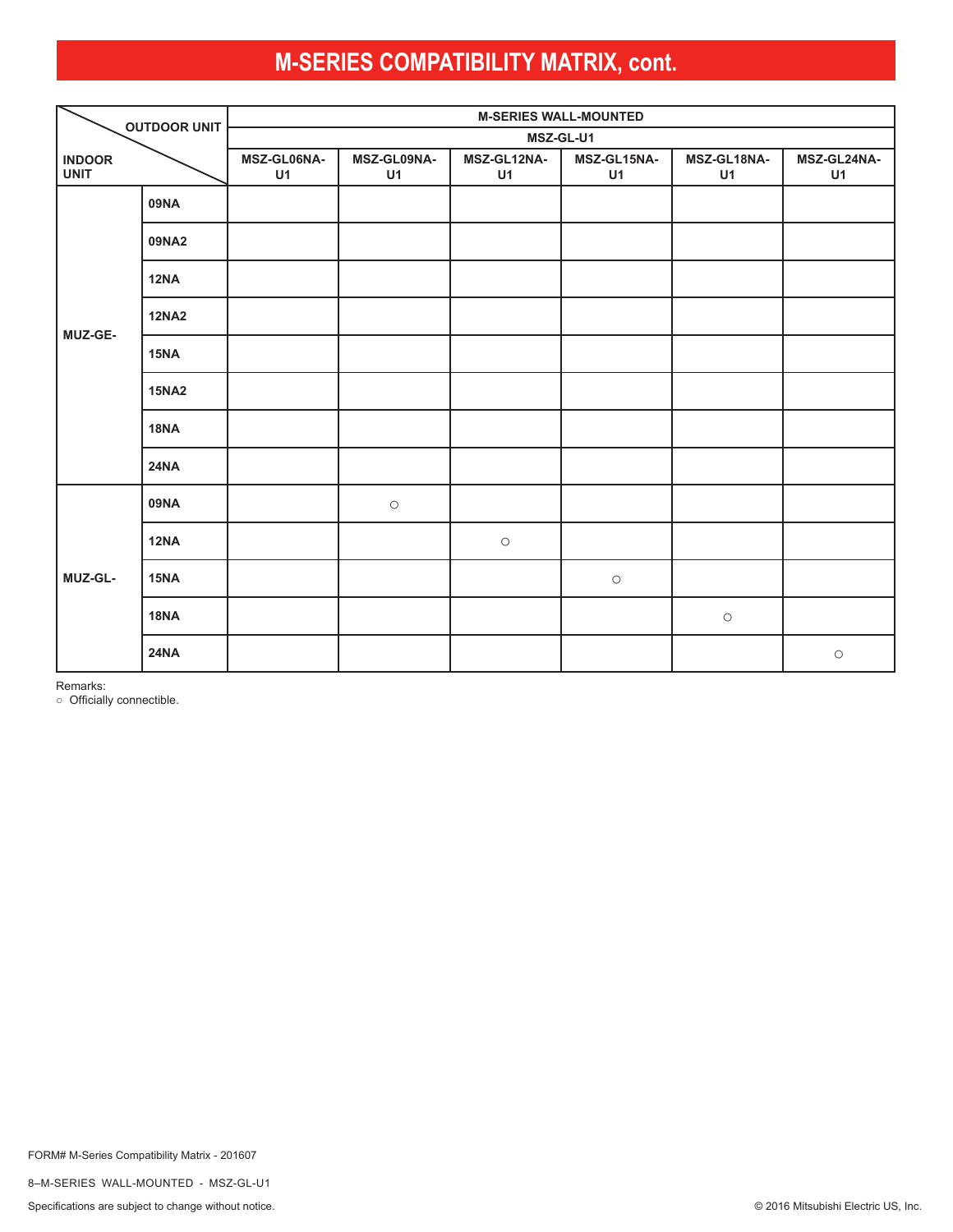<span id="page-8-0"></span>

|                              | <b>OUTDOOR UNIT</b> | <b>M-SERIES WALL-MOUNTED</b> |                   |                   |  |  |
|------------------------------|---------------------|------------------------------|-------------------|-------------------|--|--|
|                              |                     | <b>MSZ-FE</b>                |                   |                   |  |  |
| <b>INDOOR</b><br><b>UNIT</b> |                     | <b>MSZ-FE09NA</b>            | <b>MSZ-FE12NA</b> | <b>MSZ-FE18NA</b> |  |  |
|                              | <b>09NA</b>         |                              |                   |                   |  |  |
| <b>MUZ-FE</b>                | <b>12NA</b>         |                              |                   |                   |  |  |
|                              | <b>18NA</b>         |                              |                   | $\subset$         |  |  |

Remarks:

○ Officially connectible.

FORM# M-Series Compatibility Matrix - 201607

9–M-SERIES WALL-MOUNTED - MSZ-FE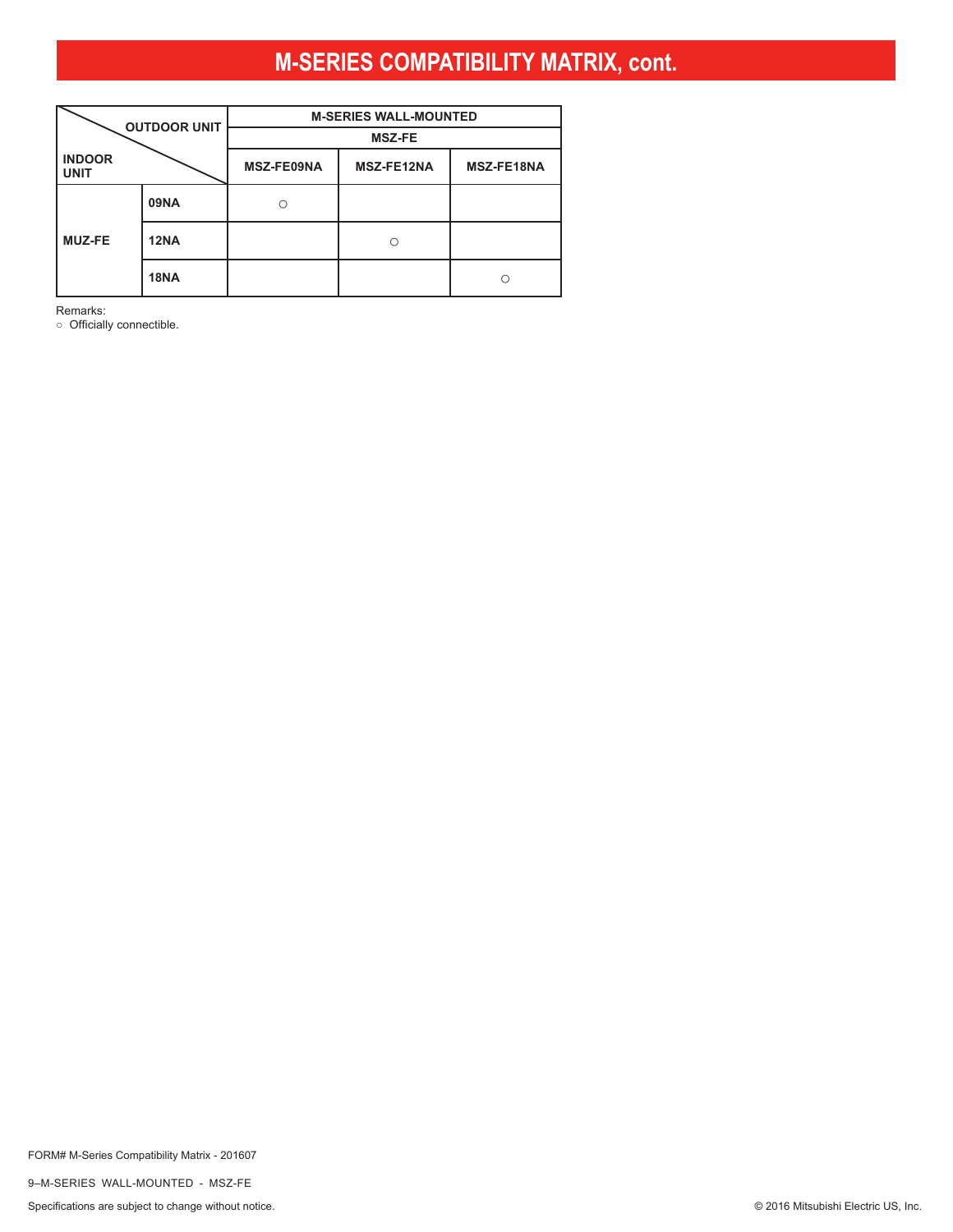<span id="page-9-0"></span>

|                              | <b>OUTDOOR UNIT</b> | <b>M-SERIES WALL-MOUNTED</b> |            |                     |                   |            |             |  |  |
|------------------------------|---------------------|------------------------------|------------|---------------------|-------------------|------------|-------------|--|--|
|                              |                     | <b>MSZ-FH</b>                |            |                     |                   |            |             |  |  |
| <b>INDOOR</b><br><b>UNIT</b> |                     | <b>MSZ-FH06NA</b>            | MSZ-FH09NA | <b>MSZ-FH12NA</b>   | <b>MSZ-FH15NA</b> | MSZ-FH18NA | MSZ-FH18NA2 |  |  |
|                              | 06NA                | $\bigcirc$                   |            |                     |                   |            |             |  |  |
|                              | <b>09NA</b>         |                              | $\bigcirc$ |                     |                   |            |             |  |  |
|                              | 09NA-1              |                              | $\bigcirc$ |                     |                   |            |             |  |  |
| <b>MUZ-FH</b>                | <b>12NA</b>         |                              |            | $\bigcirc$          |                   |            |             |  |  |
|                              | <b>12NA-1</b>       |                              |            | $\circlearrowright$ |                   |            |             |  |  |
|                              | 15NA                |                              |            |                     | $\bigcirc$        |            |             |  |  |
|                              | <b>18NA</b>         |                              |            |                     |                   | $\bigcirc$ |             |  |  |
|                              | <b>18NA2</b>        |                              |            |                     |                   |            | $\bigcirc$  |  |  |

Remarks:

○ Officially connectible.

FORM# M-Series Compatibility Matrix - 201607

10–M-SERIES WALL-MOUNTED - MSZ-FH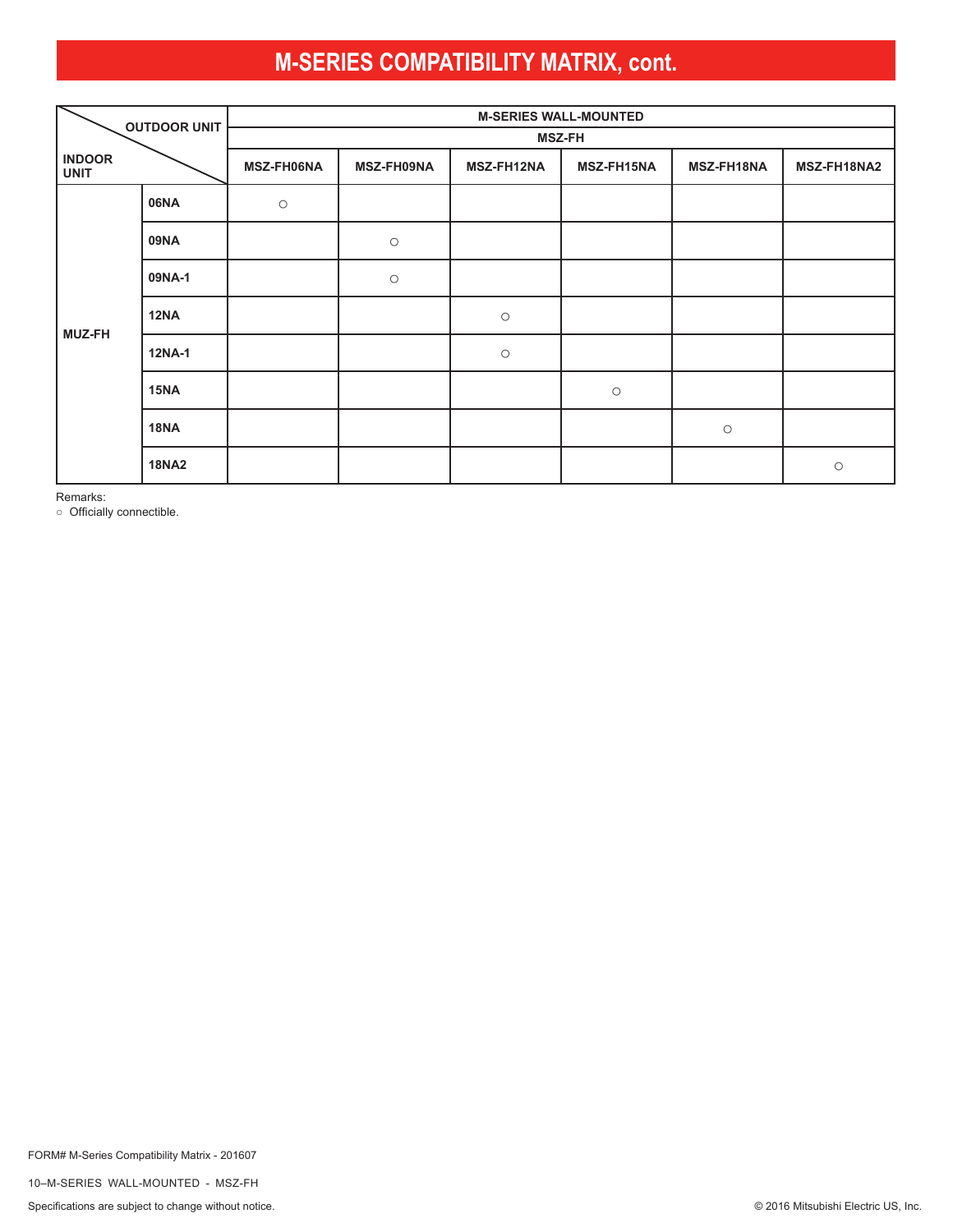<span id="page-10-0"></span>

| <b>OUTDOOR UNIT</b>          |             |               | <b>M-SERIES WALL-MOUNTED</b> |            |            |            |  |  |  |  |
|------------------------------|-------------|---------------|------------------------------|------------|------------|------------|--|--|--|--|
|                              |             | <b>MSZ-HE</b> |                              |            |            |            |  |  |  |  |
| <b>INDOOR</b><br><b>UNIT</b> |             | MSZ-HE09NA    | MSZ-HE12NA                   | MSZ-HE15NA | MSZ-HE18NA | MSZ-HE24NA |  |  |  |  |
|                              | <b>09NA</b> | $\circ$       |                              |            |            |            |  |  |  |  |
|                              | <b>12NA</b> |               | $\circ$                      |            |            |            |  |  |  |  |
| <b>MUZ-HE</b>                | 15NA        |               |                              | $\circ$    |            |            |  |  |  |  |
|                              | <b>18NA</b> |               |                              |            | $\circ$    |            |  |  |  |  |
|                              | <b>24NA</b> |               |                              |            |            | $\bigcirc$ |  |  |  |  |

Remarks:

○ Officially connectible.

FORM# M-Series Compatibility Matrix - 201607

11–M-SERIES WALL-MOUNTED - MSZ-HE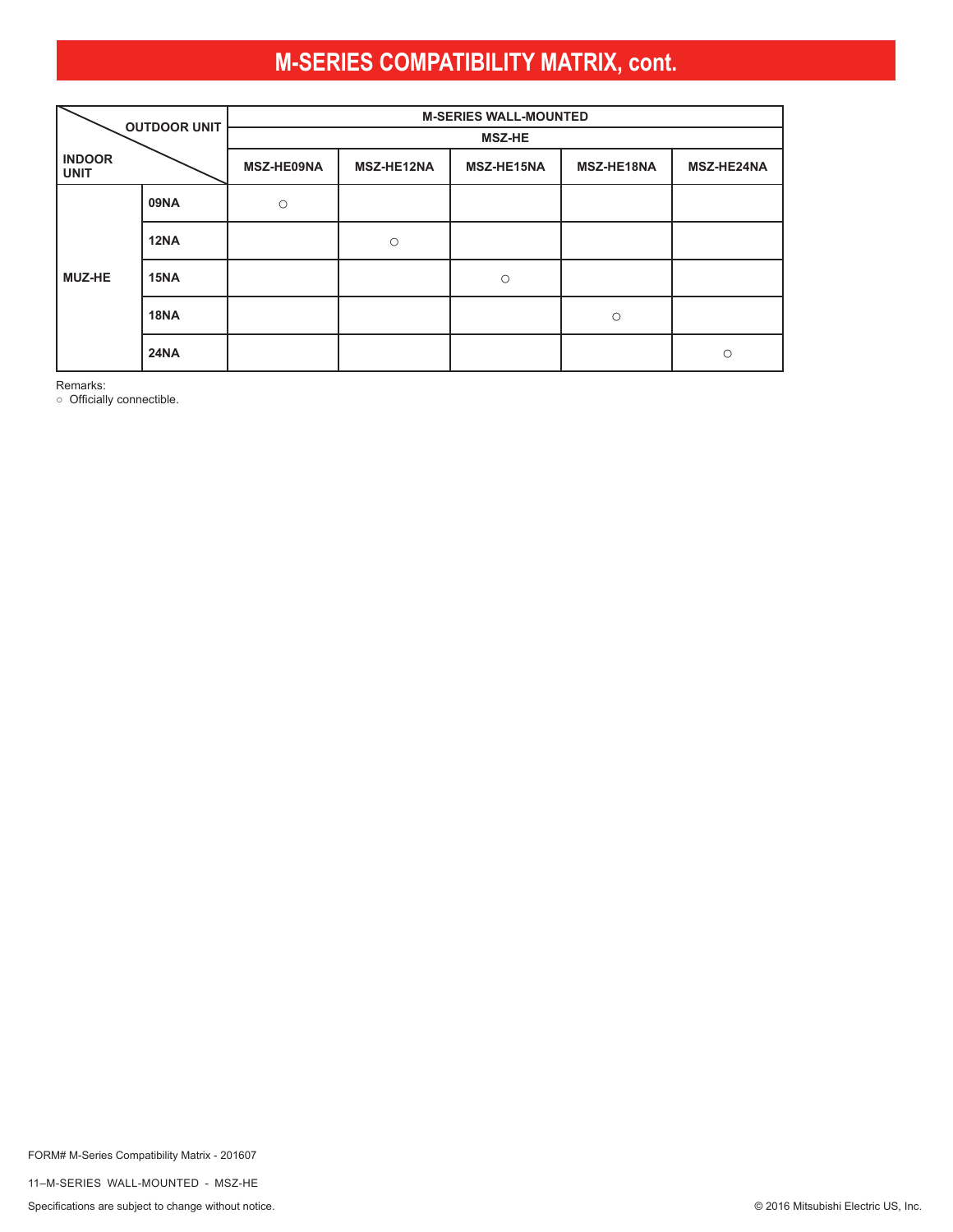<span id="page-11-0"></span>

| <b>OUTDOOR UNIT</b>          |             |                   | <b>M-SERIES WALL-MOUNTED</b>  |                               |                   |                   |  |  |  |  |
|------------------------------|-------------|-------------------|-------------------------------|-------------------------------|-------------------|-------------------|--|--|--|--|
|                              |             | <b>MSZ-HM</b>     |                               |                               |                   |                   |  |  |  |  |
| <b>INDOOR</b><br><b>UNIT</b> |             | MSZ-HM09NA-<br>U1 | MSZ-HM12NA-<br>U <sub>1</sub> | MSZ-HM15NA-<br>U <sub>1</sub> | MSZ-HM18NA-<br>U1 | MSZ-HM24NA-<br>U1 |  |  |  |  |
|                              | <b>09NA</b> | $\circ$           |                               |                               |                   |                   |  |  |  |  |
|                              | <b>12NA</b> |                   | $\circ$                       |                               |                   |                   |  |  |  |  |
| MUZ-HM                       | 15NA        |                   |                               | $\circ$                       |                   |                   |  |  |  |  |
|                              | <b>18NA</b> |                   |                               |                               | $\circ$           |                   |  |  |  |  |
|                              | <b>24NA</b> |                   |                               |                               |                   | $\bigcap$         |  |  |  |  |

Remarks:

○ Officially connectible.

FORM# M-Series Compatibility Matrix - 201607

12–M-SERIES WALL-MOUNTED - MSZ-HM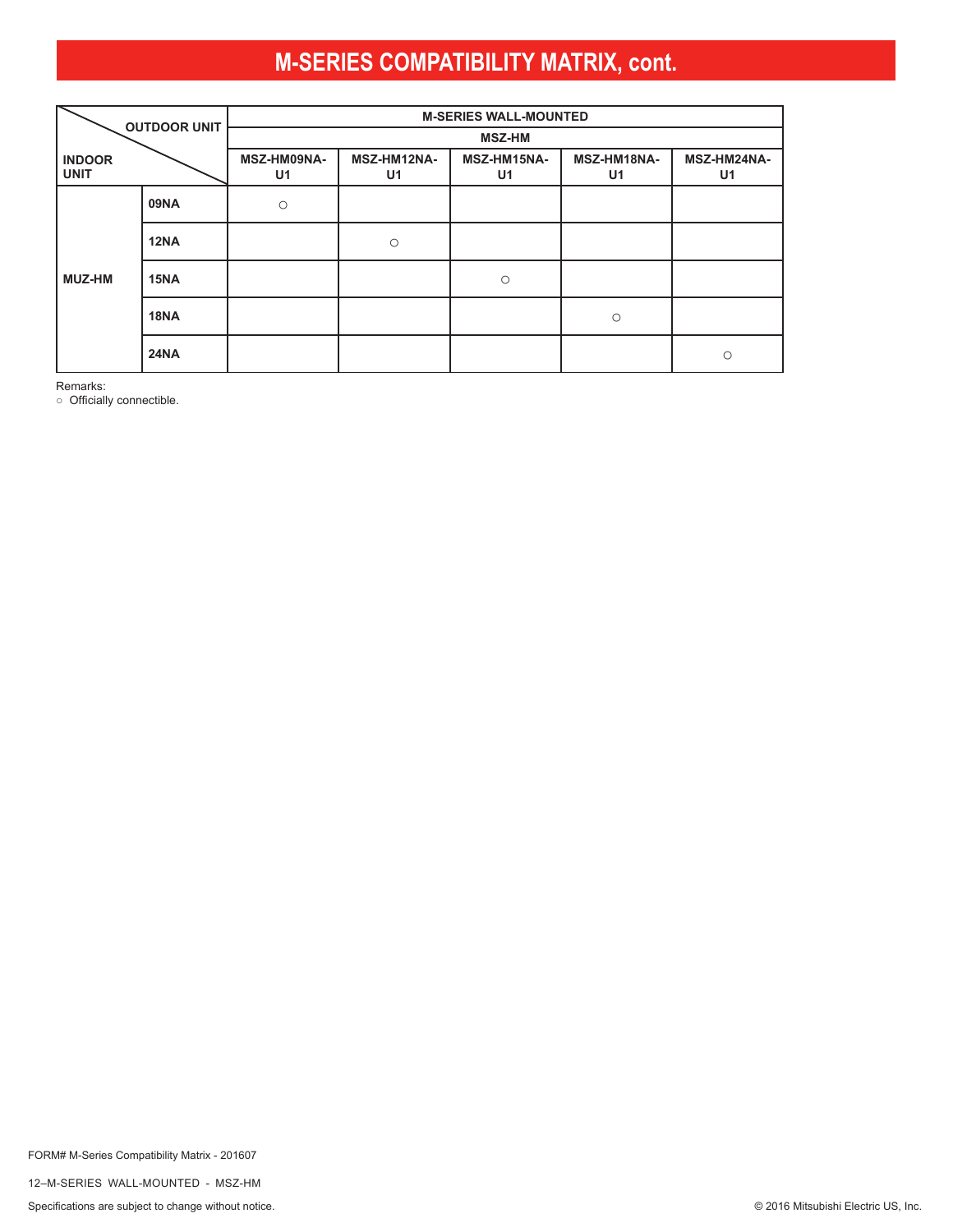<span id="page-12-0"></span>

| <b>OUTDOOR UNIT</b>          |        | <b>M-SERIES FLOOR-STANDING</b> |               |               |               |  |
|------------------------------|--------|--------------------------------|---------------|---------------|---------------|--|
|                              |        | <b>MFZ-KJ</b>                  |               |               |               |  |
| <b>INDOOR</b><br><b>UNIT</b> |        | MFZ-KJ09NA-U1                  | MFZ-KJ12NA-U1 | MFZ-KJ15NA-U1 | MFZ-KJ18NA-U1 |  |
| <b>MUFZ-KJ</b>               | 09NAHZ | ∩                              |               |               |               |  |
|                              | 12NAHZ |                                |               |               |               |  |
|                              | 15NAHZ |                                |               | Ω             |               |  |
|                              | 18NAHZ |                                |               |               | С             |  |

Remarks:

○ Officially connectible.

FORM# M-Series Compatibility Matrix - 201607

13–M-SERIES FLOOR-STANDING - MFZ-KJ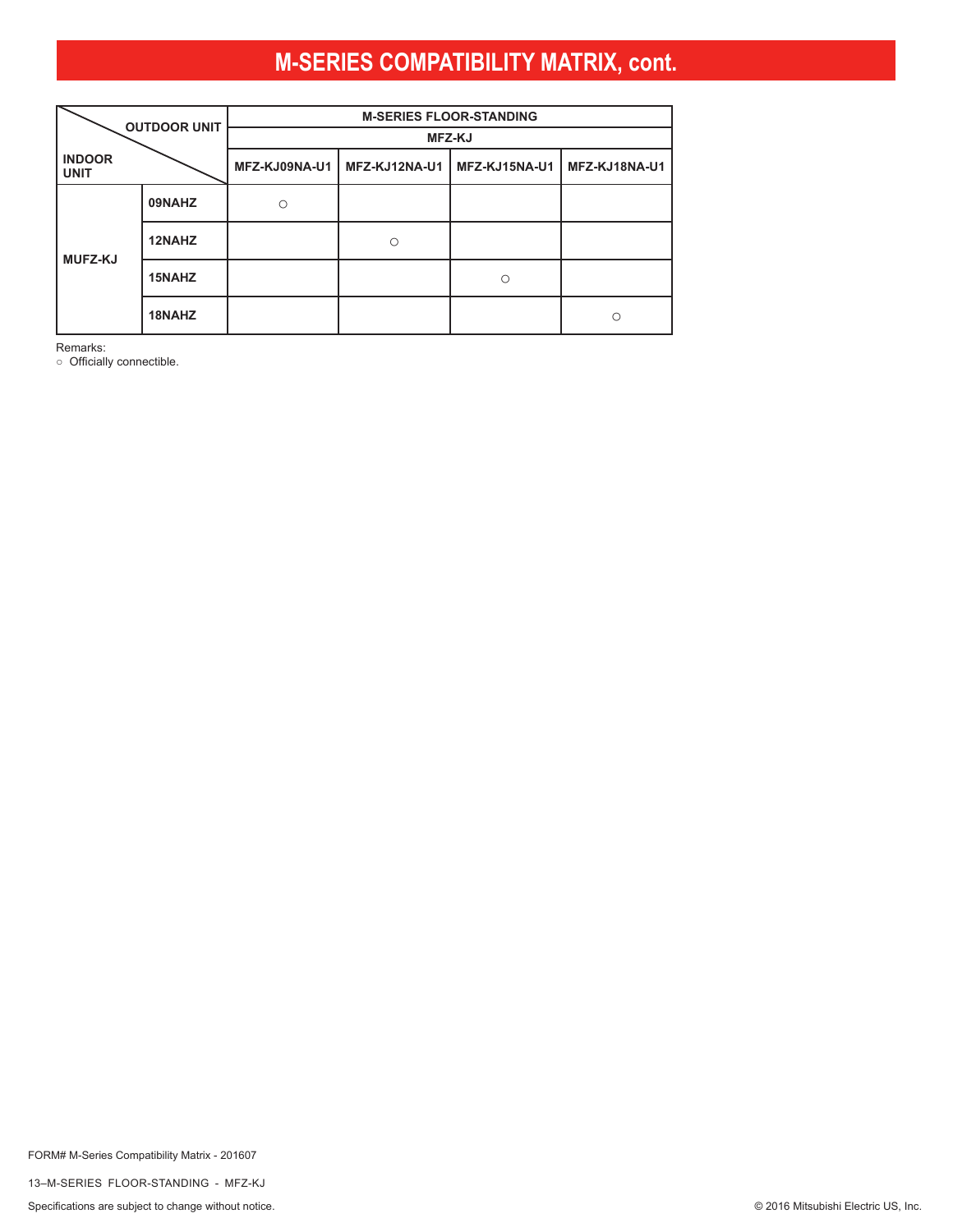<span id="page-13-0"></span>

| <b>OUTDOOR UNIT</b>          |             | <b>M-SERIES HORIZONTAL-DUCTED</b> |             |             |             |  |
|------------------------------|-------------|-----------------------------------|-------------|-------------|-------------|--|
|                              |             | <b>SEZ-KD</b>                     |             |             |             |  |
| <b>INDOOR</b><br><b>UNIT</b> |             | SEZ-KD09NA4                       | SEZ-KD12NA4 | SEZ-KD15NA4 | SEZ-KD18NA4 |  |
| <b>SUZ-KA</b>                | <b>09NA</b> |                                   |             |             |             |  |
|                              | <b>12NA</b> |                                   |             |             |             |  |
|                              | 15NA        |                                   |             | $\circ$     |             |  |
|                              | <b>18NA</b> |                                   |             |             | O           |  |

Remarks:

○ Officially connectible.

FORM# M-Series Compatibility Matrix - 201607

14–M-SERIES Horizontal-ducted - SEZ-KD